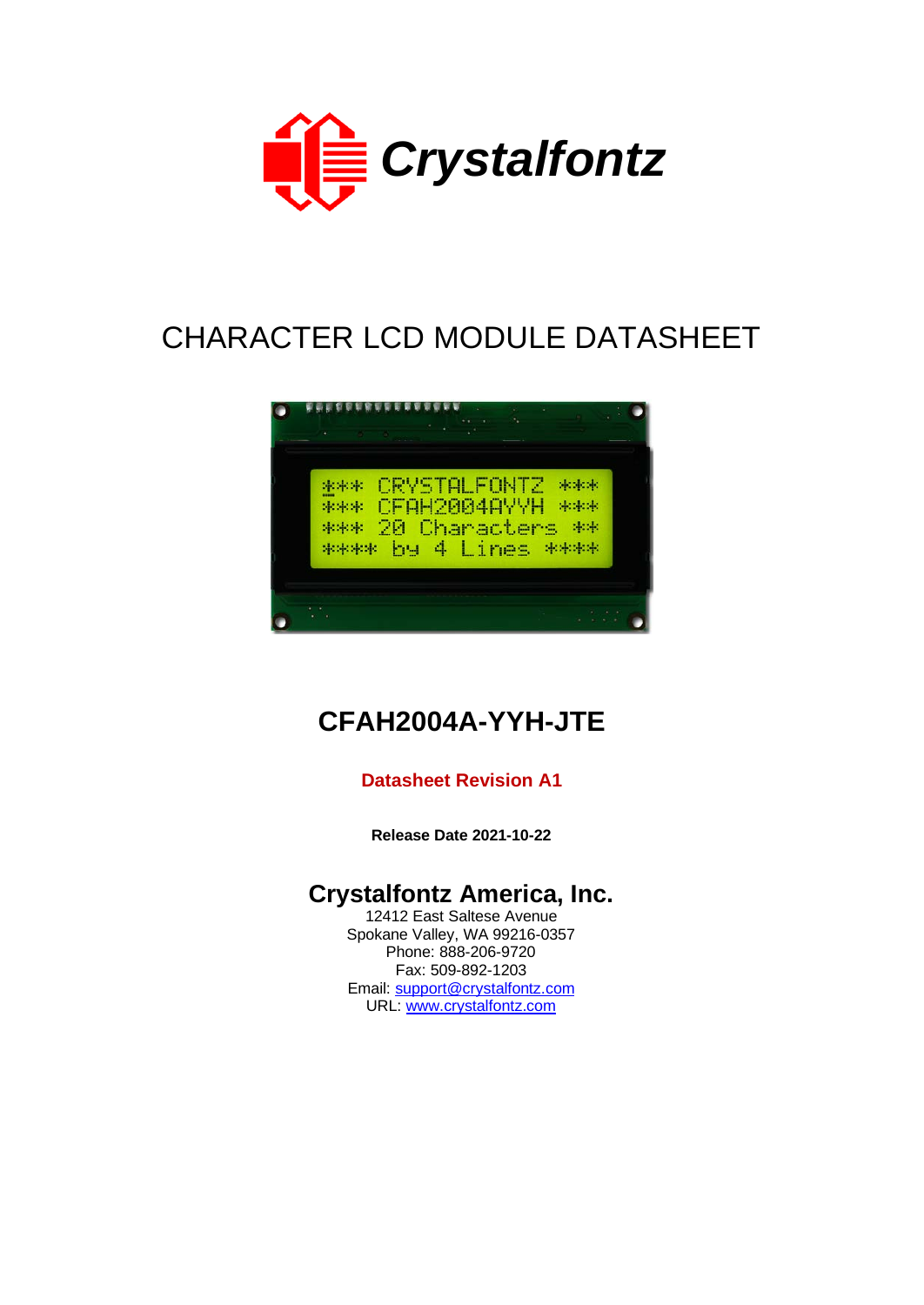

Crystalfontz<br>www.crystalfontz.com

# **CONTENTS**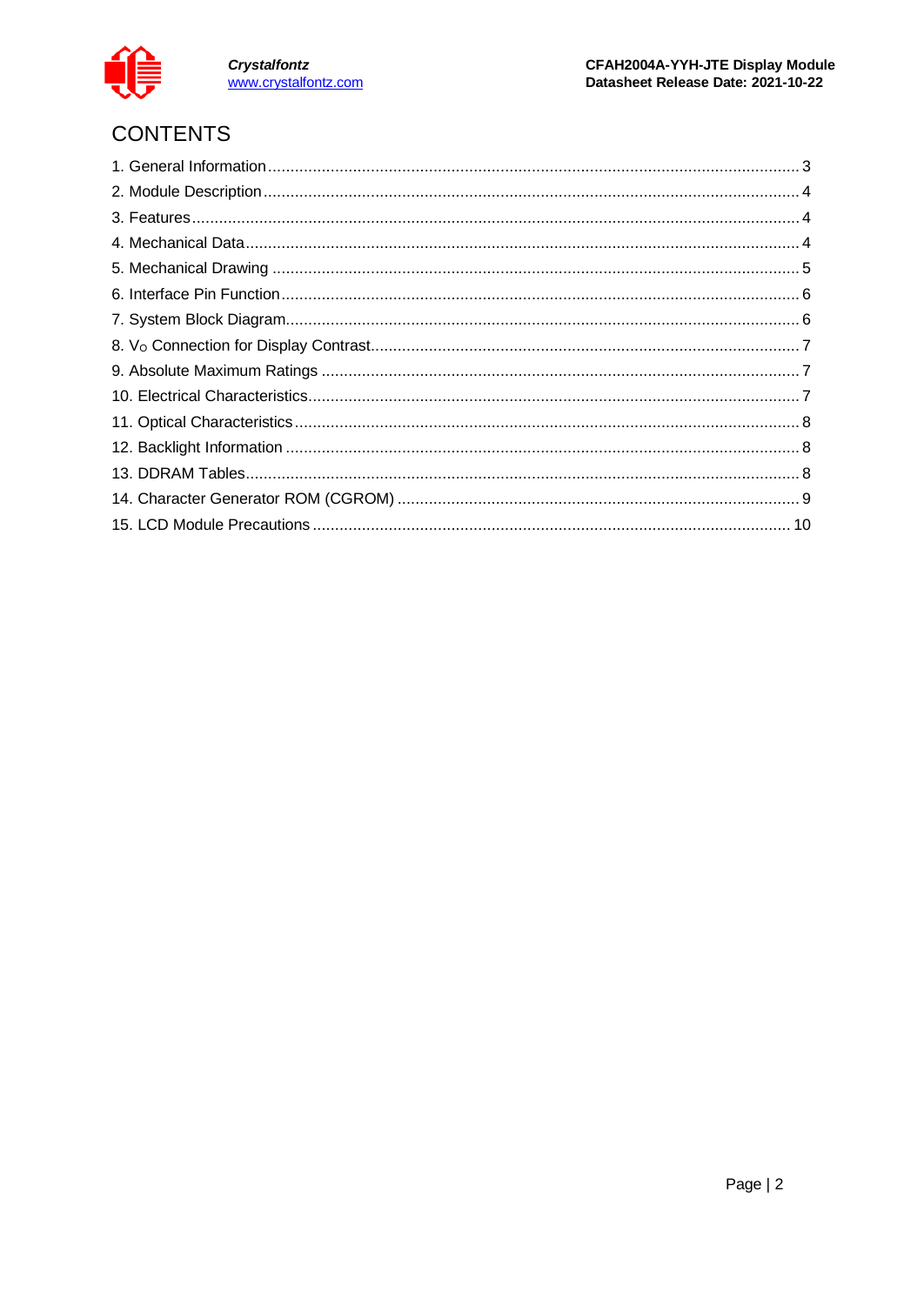

# <span id="page-2-0"></span>**1. General Information**

#### **Datasheet Revision History**

Datasheet Release: **2021-10-22**

Datasheet for the CFAH2004A-YYH-JTE character LCD display module.

#### **Product Change Notifications**

You can check for or subscribe to **Part Change Notices** for this display module on our website.

#### **Variations**

Slight variations between lots are normal (e.g., contrast, color, or intensity).

#### **Volatility**

This display module has volatile memory.

#### **Disclaimer**

Certain applications using Crystalfontz America, Inc. products may involve potential risks of death, personal injury, or severe property or environmental damage ("Critical Applications"). CRYSTALFONTZ AMERICA, INC. PRODUCTS ARE NOT DESIGNED, INTENDED, AUTHORIZED, OR WARRANTED TO BE SUITABLE FOR USE IN LIFE-SUPPORT APPLICATIONS, DEVICES OR SYSTEMS OR OTHER CRITICAL APPLICATIONS. Inclusion of Crystalfontz America, Inc. products in such applications is understood to be fully at the risk of the customer. In order to minimize risks associated with customer applications, adequate design and operating safeguards should be provided by the customer to minimize inherent or procedural hazard. Please contact us if you have any questions concerning potential risk applications.

Crystalfontz America, Inc. assumes no liability for applications assistance, customer product design, software performance, or infringements of patents or services described herein. Nor does Crystalfontz America, Inc. warrant or represent that any license, either express or implied, is granted under any patent right, copyright, or other intellectual property right of Crystalfontz America, Inc. covering or relating to any combination, machine, or process in which our products or services might be or are used.

All specifications in datasheets on our website are, to the best of our knowledge, accurate but not guaranteed. Corrections to specifications are made as any inaccuracies are discovered.

Company and product names mentioned in this publication are trademarks or registered trademarks of their respective owners.

Copyright © 2021 by Crystalfontz America, Inc.,12412 East Saltese Avenue, Spokane Valley, WA 99216 U.S.A.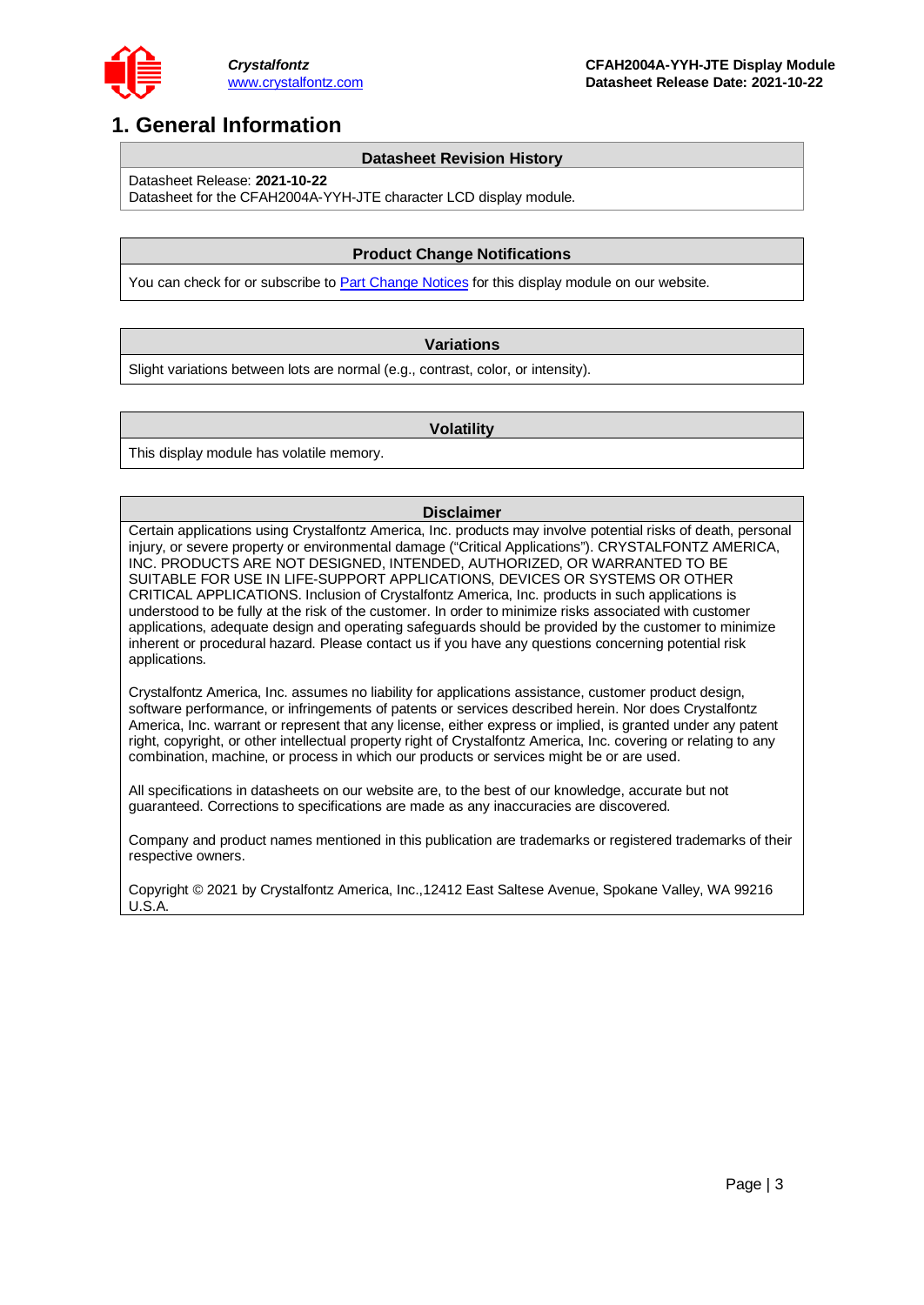

## <span id="page-3-0"></span>**2. Module Description**

This is a 20 character by 4-line LCD display module with a yellow-green LED backlight. This display has a built-in Sitronix ST7066U controller. The Sitronix ST7066U is compatible with the industry standard Hitachi HD44780 controller.

Please see [Sitronix ST7066U LCD Controller Datasheet](https://www.crystalfontz.com/controllers/Sitronix/ST7066U) for further reference.

### <span id="page-3-1"></span>**3. Features**

- Built-in Controller: ST7066U (or equivalent)
- STN Positive, Yellow-green, Transflective Mode
- +5v Power Supply
- Viewing Direction: 6 o'clock
- 1/16 Duty
- Temperature Operation: -20°C to +70°C
- Interface:4-bit or 8-bit parallel 6800 default)
- Edge lit backlight

### <span id="page-3-2"></span>**4. Mechanical Data**

| <b>Item</b>              | <b>Specification</b><br>(mm)   | <b>Specification</b><br>(inch, reference) |  |  |  |  |  |
|--------------------------|--------------------------------|-------------------------------------------|--|--|--|--|--|
| Overall Width and Height | 98.0 (W) x 60.0 (H) x 13.6 (D) | 3.858 (W) x 2.362 (H) x 0.535 (D)         |  |  |  |  |  |
| Viewing Area             | 77.0 (W) x 25.2 (H)            | $3.032$ (W) x 0.992 (H)                   |  |  |  |  |  |
| Active Area              | 70.4 (W) x 20.8 (H)            | 2.772 (W) x 0.819 (H)                     |  |  |  |  |  |
| Character Size           | 2.95 (W) $\times$ 4.75 (H)     | $0.116$ (W) x $0.187$ (H)                 |  |  |  |  |  |
| <b>Character Pitch</b>   | $3.55$ (W) x 5.35 (H)          | $0.139$ (W) x $0.211$ (H)                 |  |  |  |  |  |
| Dot Size                 | $0.55$ (W) x 0.55 (H)          | $0.022$ (W) x $0.022$ (H)                 |  |  |  |  |  |
| Dot Pitch                | $0.60$ (W) x $0.60$ (H)        | $0.024$ (W) x $0.024$ (H)                 |  |  |  |  |  |
| Weight (Typical)         | 52 grams                       | 1.83 ounces                               |  |  |  |  |  |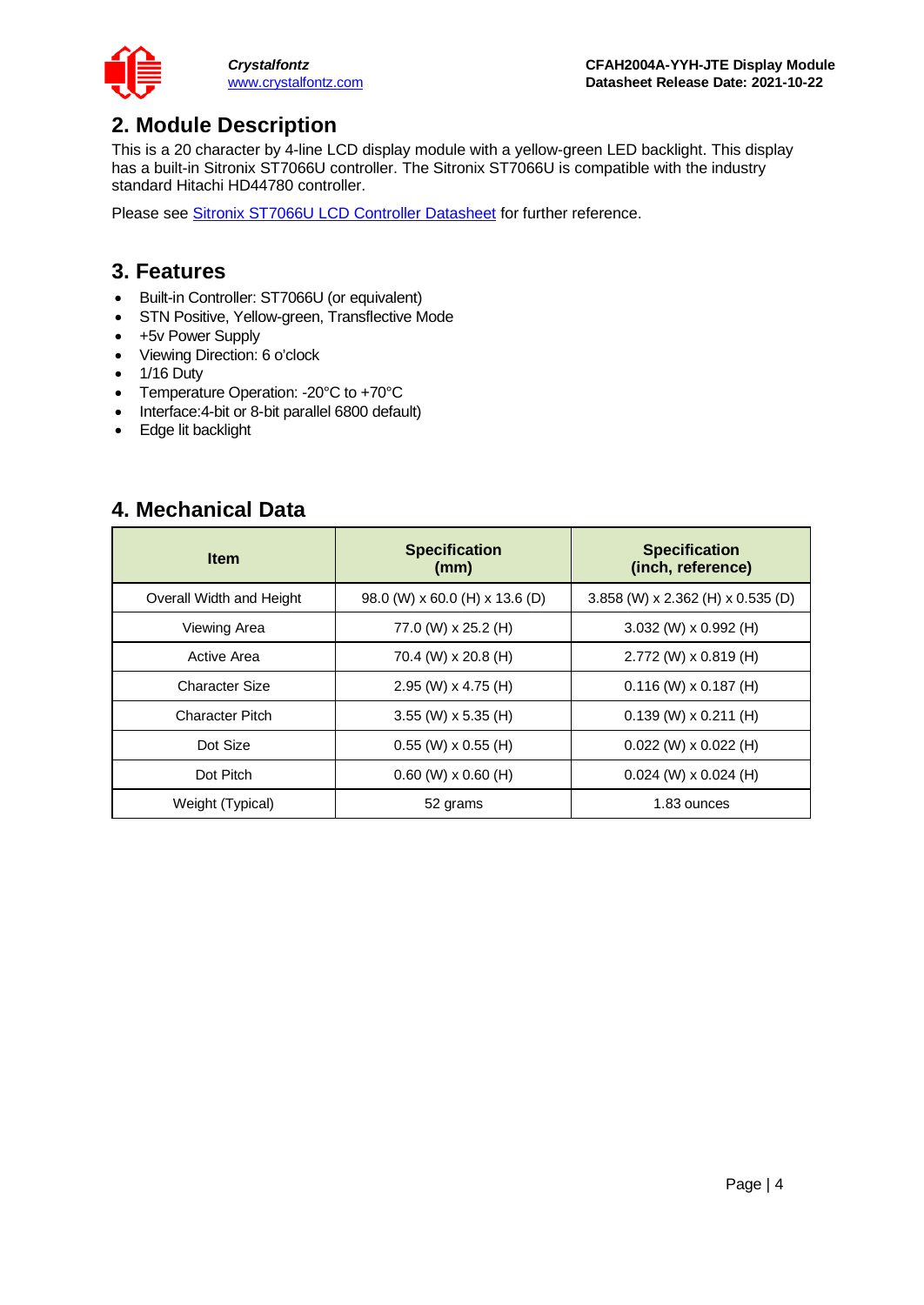

### **5. Mechanical Drawing**

<span id="page-4-0"></span>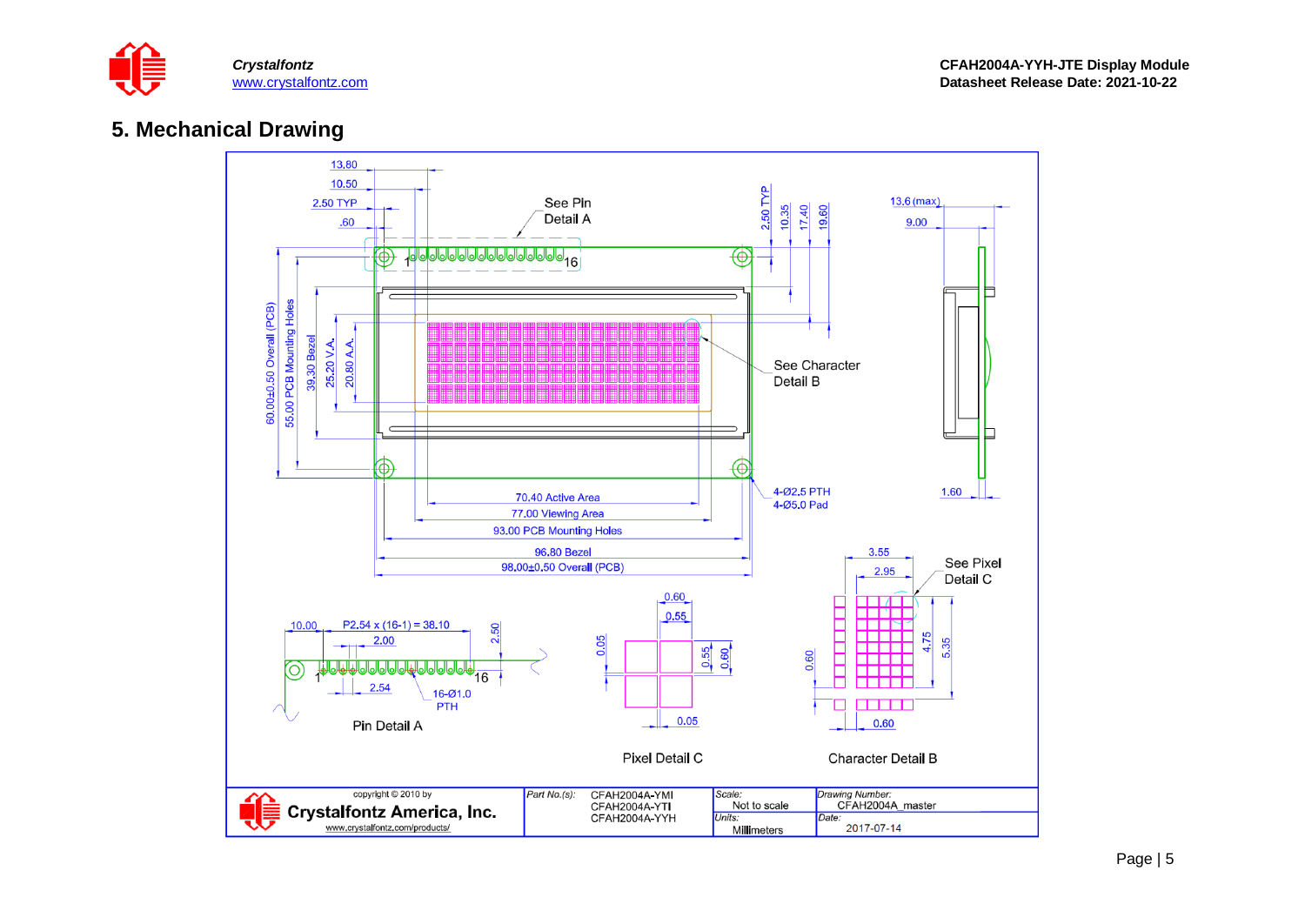

# <span id="page-5-0"></span>**6. Interface Pin Function**

| Pin No.        | <b>Symbol</b>   | Level                    | <b>Function</b>                                                           |
|----------------|-----------------|--------------------------|---------------------------------------------------------------------------|
| 1              | $V_{SS}$        | 0v                       | Ground                                                                    |
| 2              | $V_{DD}$        | 5.0 <sub>V</sub>         | Supply Voltage for Logic                                                  |
| 3              | $V_{\rm O}$     | (variable)               | Supply Voltage for LCD                                                    |
| 4              | <b>RS</b>       | H/L                      | H: Data<br>L: Instruction Code                                            |
| 5              | R/W             | H/L                      | H: Read (Module $\rightarrow$ MPU)<br>L: Write (MPU $\rightarrow$ Module) |
| 6              | E               | $H, H \longrightarrow L$ | Chip Enable Signal                                                        |
| $\overline{7}$ | DB <sub>0</sub> | H/L                      | Data Bus Line                                                             |
| 8              | DB <sub>1</sub> | H/L                      | Data Bus Line                                                             |
| 9              | DB <sub>2</sub> | H/L                      | Data Bus Line                                                             |
| 10             | DB <sub>3</sub> | H/L                      | Data Bus Line                                                             |
| 11             | DB <sub>4</sub> | H/L                      | Data Bus Line                                                             |
| 12             | DB <sub>5</sub> | H/L                      | Data Bus Line                                                             |
| 13             | DB <sub>6</sub> | H/L                      | Data Bus Line                                                             |
| 14             | DB7             | H/L                      | Data Bus Line                                                             |
| 15             | A               | -                        | Power Supply for B/L (+)                                                  |
| 16             | Κ               |                          | Power Supply for B/L (-)                                                  |

# <span id="page-5-1"></span>**7. System Block Diagram**

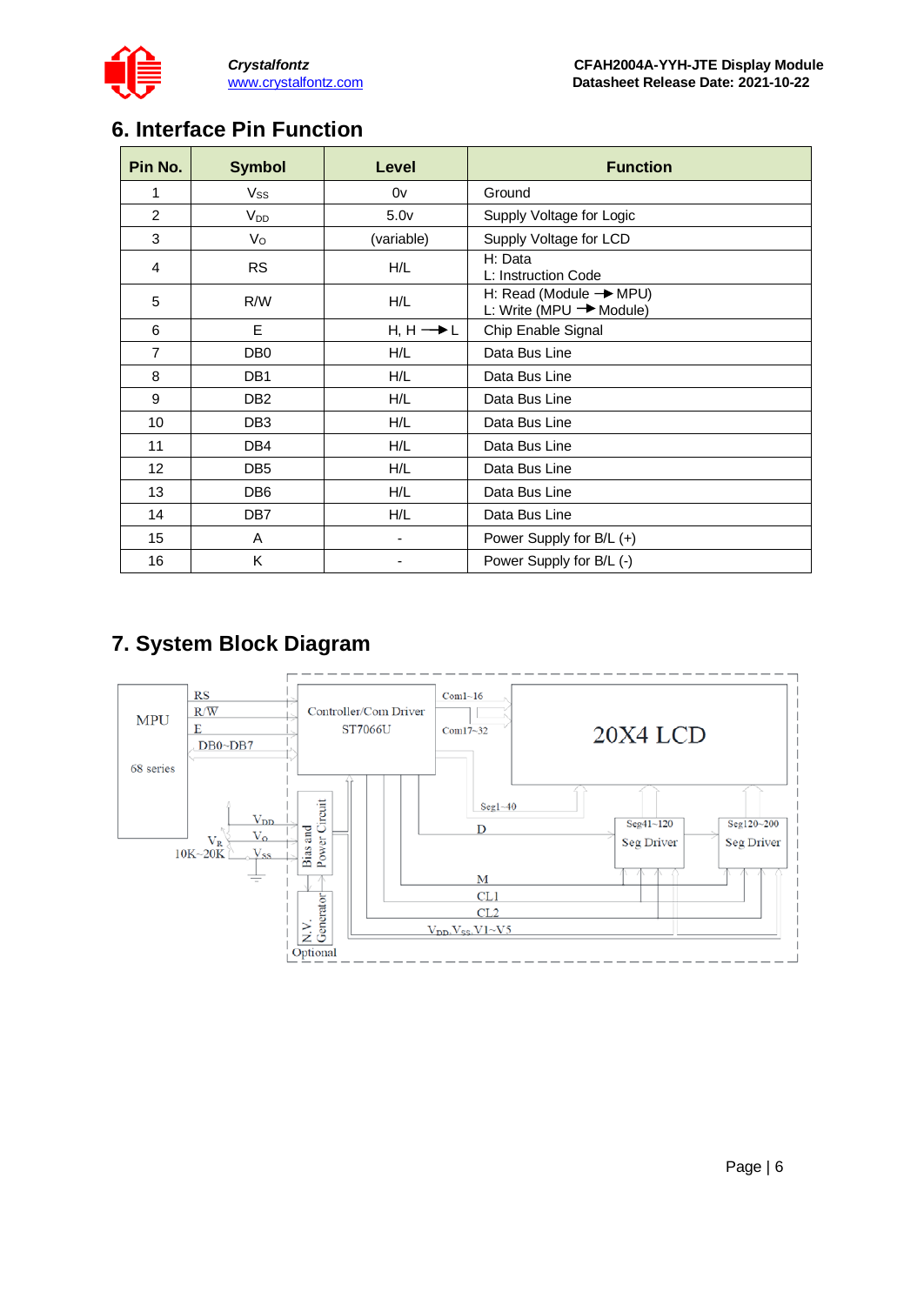

# <span id="page-6-0"></span>8. **V<sub>o</sub> Connection for Display Contrast**

Crystalfontz recommends allowing field adjustment of  $V<sub>O</sub>$  for all designs. The optimal value of  $V<sub>O</sub>$ varies with temperature, variations in V<sub>DD</sub>, and viewing angle. V<sub>o</sub> will also vary module-to-module and batch-to-batch due to normal manufacturing variations. If exposing adjustments to  $V<sub>o</sub>$  is not possible, Crystalfontz recommends enabling adjustment of  $V<sub>O</sub>$  as part of a product's final test.

Although a potentiometer is shown as a typical connection,  $V<sub>O</sub>$  can be driven by a microcontroller, using either a DAC or a filtered PWM. Displays that require Vo to be negative may require a level shifting circuit.

Start with an initial value of  $V_0 = +1v$  (V<sub>LCD</sub> =  $+4v$ ), and adjust from there.



### <span id="page-6-1"></span>**9. Absolute Maximum Ratings**

| <b>Parameter</b>             | <b>Symbol</b>              | <b>Min</b>   | <b>Typ</b>               | <b>Max</b>      | Unit | <b>Notes</b> |
|------------------------------|----------------------------|--------------|--------------------------|-----------------|------|--------------|
| Supply Voltage for Logic     | $V_{DD} - V_{SS}$          | $-0.3$       | $\overline{\phantom{a}}$ |                 |      | (1)(2)       |
| Supply Voltage for LCD       | $V_{DD} - V_{O}$           | $-0.3$       |                          | 13              |      | (1)(2)       |
| Input Voltage                | Vı                         | $V_{\rm SS}$ |                          | V <sub>DD</sub> |      |              |
| <b>Operating Temperature</b> | $\mathsf{T}_{\mathsf{OP}}$ | $-20$        |                          | $+70$           | °C   |              |
| Storage Temperature          | $\mathsf{T}_{\texttt{ST}}$ | $-30$        |                          | +80             | °C   |              |

*Notes:*

*(1) These are stress ratings only. Extended exposure to the absolute maximum ratings listed above may affect device reliability or cause permanent damage.* 

*(2) Functional operation should be restricted to the limits in the Electrical Characteristics table below.*

# <span id="page-6-2"></span>**10. Electrical Characteristics**

| <b>Item</b>              | <b>Symbol</b>     | <b>Condition</b>         | <b>Min</b>               | <b>Typ</b>               | <b>Max</b>               | Unit   |
|--------------------------|-------------------|--------------------------|--------------------------|--------------------------|--------------------------|--------|
| Supply Voltage for Logic | $V_{DD} - V_{SS}$ | $\overline{\phantom{0}}$ | 4.5                      | 5.0                      | 5.5                      | V      |
|                          |                   | Ta = -20°C               | $\overline{\phantom{a}}$ | -                        | 5.3                      |        |
| Supply Voltage for LCD   | $V_{DD} - V_{O}$  | Ta = 25°C                | 4.4                      | 4.5                      | 4.6                      |        |
|                          |                   | $Ta = 70^{\circ}C$       | 3.8                      | -                        | $\overline{\phantom{a}}$ |        |
| High-level Input         | Vıн               | $\overline{\phantom{0}}$ | 0.7 V <sub>DD</sub>      | -                        | $V_{DD}$                 | V      |
| Low-level Input          | VIL               | $\overline{\phantom{0}}$ | $V_{SS}$                 | $\overline{\phantom{0}}$ | 0.6                      | v      |
| High-level Output        | $V_{OH}$          | $\overline{\phantom{a}}$ | 3.9                      | $\overline{\phantom{0}}$ | V <sub>DD</sub>          | $\vee$ |
| Low-level Output         | $V_{OL}$          | $\overline{\phantom{0}}$ | 0                        | $\overline{\phantom{0}}$ | 0.4                      | $\vee$ |
| <b>Supply Current</b>    | loo               | $V_{DD} = 5.0V$          | 1.0                      | 1.2                      | 1.5                      | mA     |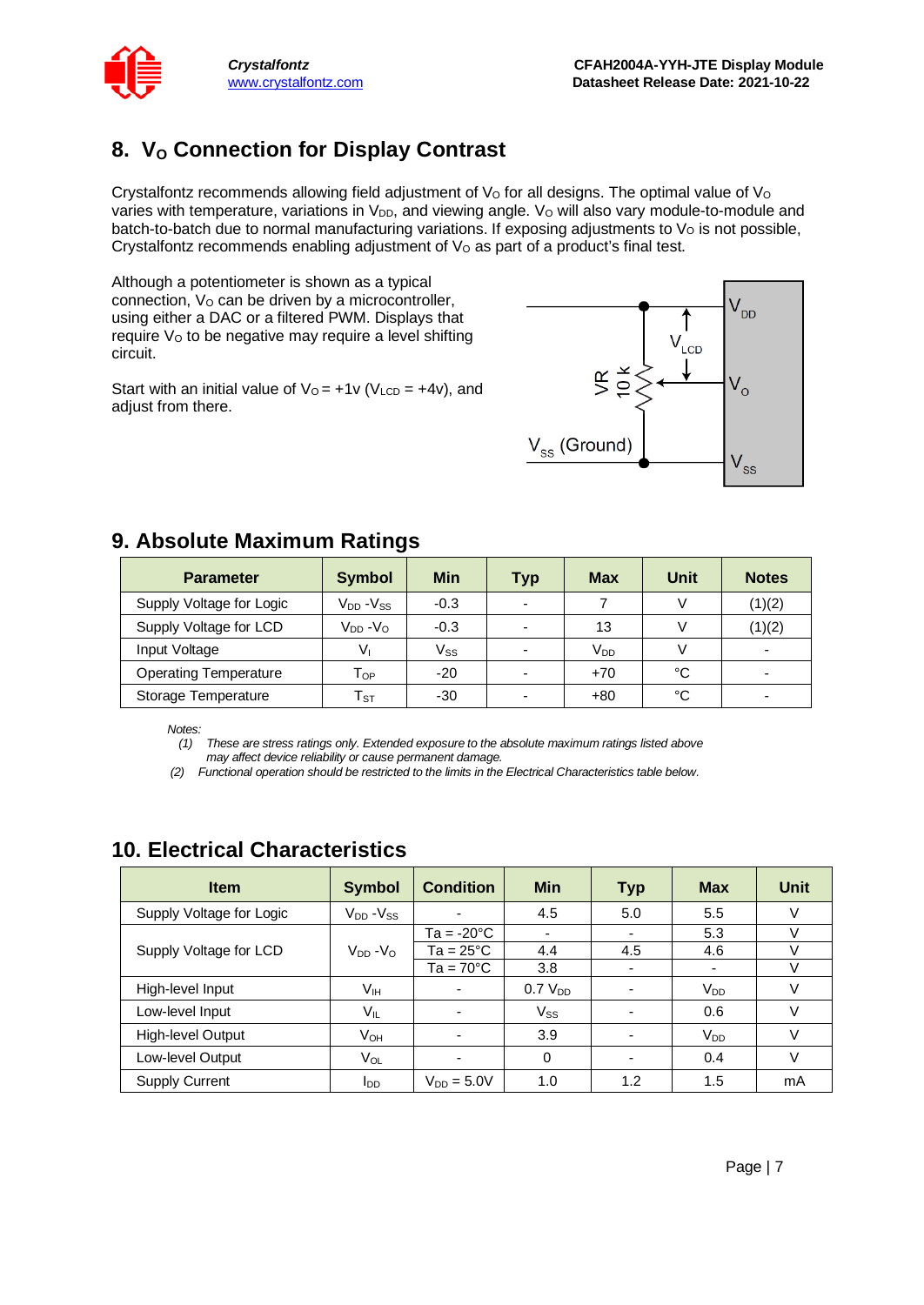

# <span id="page-7-0"></span>**11. Optical Characteristics**

| <b>Item</b>           | <b>Symbol</b> | <b>Condition</b>         | <b>Min</b> | <b>Typ</b> | <b>Max</b>               | Unit               |
|-----------------------|---------------|--------------------------|------------|------------|--------------------------|--------------------|
|                       |               | CR <sub>2</sub>          |            |            | 20                       | $\phi = 180^\circ$ |
|                       |               | CR <sub>2</sub>          |            |            | 40                       | $\phi = 0^{\circ}$ |
| View Angle            |               | CR <sub>2</sub>          |            |            | 30                       | $\phi = 90^\circ$  |
|                       |               | CR <sub>2</sub>          |            |            | 30                       | $\phi = 270^\circ$ |
| <b>Contrast Ratio</b> | CR            | $\blacksquare$           | -          | 3          | $\overline{\phantom{0}}$ |                    |
|                       | T rise        | $\overline{\phantom{0}}$ |            | 150        | 200                      | ms                 |
| Response Time         | T fall        | $\overline{\phantom{0}}$ |            | 150        | 200                      | ms                 |

# <span id="page-7-1"></span>**12. Backlight Information**

| <b>Parameter</b>           | <b>Symbol</b>             | <b>Condition</b>                                                                                            | <b>Min</b>               | <b>Typ</b>               | <b>Max</b>               | <b>Unit</b>       | <b>Notes</b>             |
|----------------------------|---------------------------|-------------------------------------------------------------------------------------------------------------|--------------------------|--------------------------|--------------------------|-------------------|--------------------------|
| <b>Supply Current</b>      | <b>ILED</b>               | $V = 4.1v$                                                                                                  | 80                       | 100                      | 120                      | mA                | (1)(2)                   |
| Supply Voltage             | V                         |                                                                                                             | 3.9                      | 4.1                      | 4.3                      | V                 |                          |
| Reverse<br>Voltage         | $V_{R}$                   | $\blacksquare$                                                                                              | $\overline{\phantom{0}}$ | $\overline{\phantom{a}}$ | 10                       | V                 | $\overline{\phantom{0}}$ |
| Luminance<br>(without LCD) | $\mathsf{I}_{\mathsf{V}}$ | $I_{IFD} = 100mA$                                                                                           | 50                       | 60                       | $\overline{\phantom{0}}$ | cd/m <sup>2</sup> | $\overline{\phantom{0}}$ |
| Wave Length                | λp                        | $I_{IFD} = 100mA$                                                                                           | 568                      | 570                      | 572                      | nm                |                          |
| <b>LED Lifetime</b>        |                           | $I_{\text{LED}}$ ≤ 100mA<br>100K<br>$\overline{\phantom{a}}$<br>$\overline{\phantom{0}}$<br>25°C, 50-60% RH |                          |                          |                          | <b>Hrs</b>        | (1)(2)                   |
| Color                      | Yellow-green              |                                                                                                             |                          |                          |                          |                   |                          |

*Notes:* 

*(1) Supply current minimum value is only for reference since the LED brightness efficiency keeps enhancing. Current consumption becomes less and less to achieve the same luminance.* 

*(2) Lifetime is defined as the amount of time when the luminance has decayed to <50% of the initial value (100K hours is an estimate for reference only).*

# <span id="page-7-2"></span>**13. DDRAM Tables**

Please see **Sitronix ST7066U LCD Controller Datasheet** for further reference.

### **13.1. Display Position DDRAM Address**

The following table shows the relationship between the controller's addresses and the corresponding character location on the module

|                      |    |    |    |    |    |    |    |    | ч              | 10 |           |    | 13             | 14 |    | 16 |    | 18 | 19 |    |
|----------------------|----|----|----|----|----|----|----|----|----------------|----|-----------|----|----------------|----|----|----|----|----|----|----|
| <b>DDRAM Address</b> | 00 | 01 | 02 | 03 | 04 | 05 | 06 | 07 | 08             | 09 | 0A        | 0B | <sub>0</sub> C | 0D | 0E | 0F | 10 | 11 |    | 13 |
| <b>DDRAM Address</b> | 40 | 41 | 42 | 43 | 44 | 45 | 46 | 47 | 48             | 49 | 4A        | 4B | 4C             | 4D | 4E | 4F | 50 | 51 | 52 | 53 |
| <b>DDRAM Address</b> | 14 |    | 16 | 17 | 18 | 19 | 1A | 1B | 1 <sup>C</sup> | 1D | 1E        | 1F | 20             | 21 | 22 | 23 | 24 | 25 | 26 | 27 |
| <b>DDRAM Address</b> | 54 | 55 | 56 | 57 | 58 | 59 | 5A | 5B | 5C             | 5D | <b>5E</b> | 5F | 60             | 61 | 62 | 63 | 64 | 65 | 66 | 67 |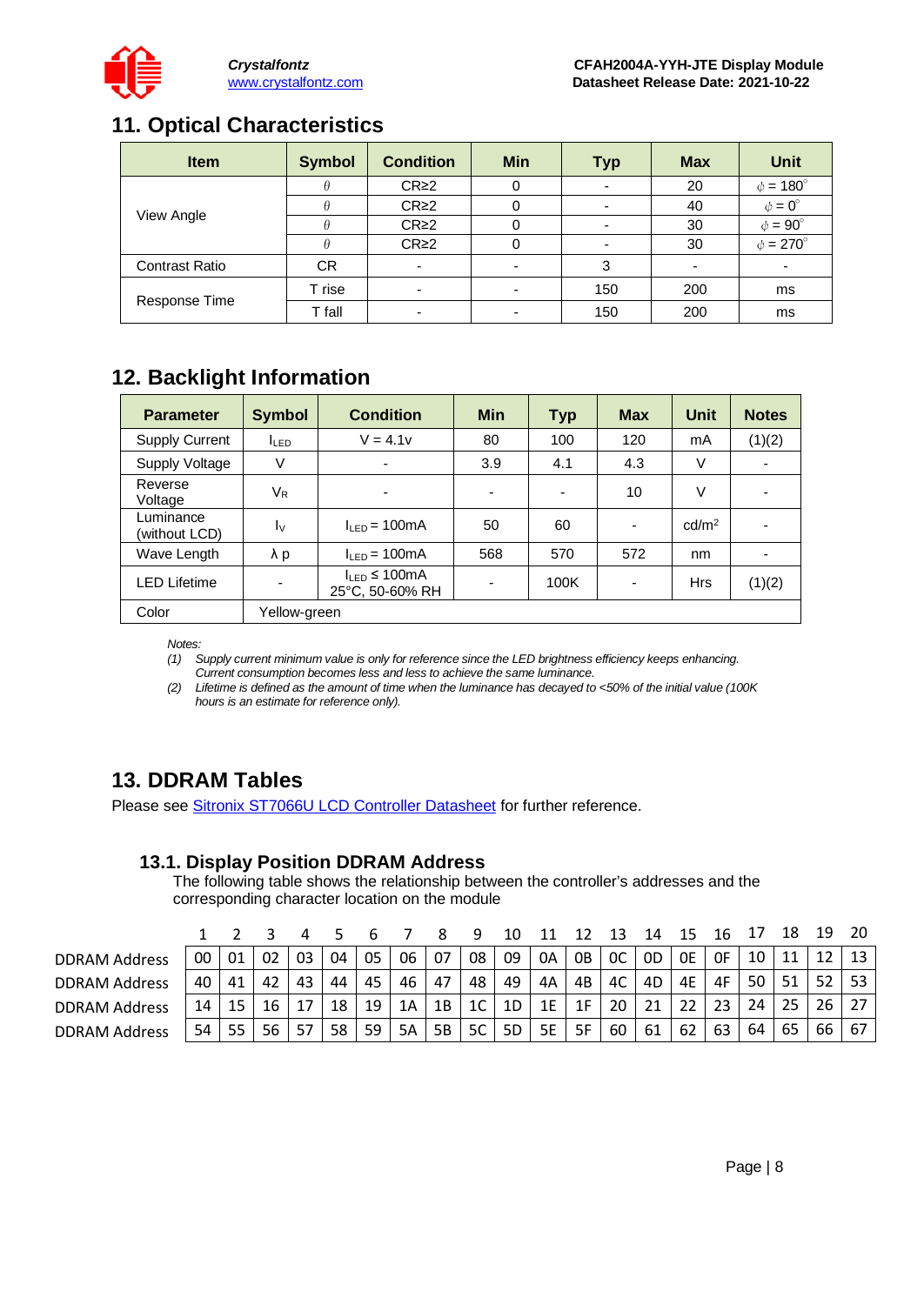

# <span id="page-8-0"></span>**14. Character Generator ROM (CGROM)**

| Upper<br>4 bit<br>Lower<br>4 bit |                  |                                               |                  |                         |                          |                          |                      | LLLL  LLLH  LLHL  LLHH LHLL  LHLH LHHL LHHH HLLL  HLLH HLHL HLHH HHLL HHLH HHHL  HHHH |                                     |                                       |                     |                |                     |                          |
|----------------------------------|------------------|-----------------------------------------------|------------------|-------------------------|--------------------------|--------------------------|----------------------|---------------------------------------------------------------------------------------|-------------------------------------|---------------------------------------|---------------------|----------------|---------------------|--------------------------|
| LLLL                             | CG<br>RAM<br>(1) |                                               |                  |                         |                          | Ξ,                       | .<br>8<br>F          |                                                                                       |                                     |                                       |                     | <br>           |                     |                          |
| LLLH                             | (2)              | I                                             | Ī<br>л.          |                         |                          |                          |                      |                                                                                       | m                                   | ----<br>Ĵ.                            |                     |                |                     |                          |
| LLHL                             | (3)              | π                                             |                  |                         |                          |                          |                      |                                                                                       | F                                   | i                                     |                     |                |                     |                          |
| LLHH                             | (4)              | н<br>J                                        |                  |                         |                          |                          |                      |                                                                                       | $\mathbf{I}$                        | $ \overline{\mathbf{r}^{(1)}} $<br>a. | .<br>Ĵ.             |                |                     |                          |
| LHLL                             | (5)              |                                               |                  |                         | <b></b><br>ĺ             | Ξ<br>п                   | J.<br>Ļ.             |                                                                                       | ٠<br>٠.                             | -----<br>. .<br>                      | н<br>ŀ.             | <br>н          |                     |                          |
| LHLH                             | (6)              | Ŧ                                             |                  |                         | i<br>l                   | ---                      | н                    |                                                                                       | Η,                                  | Ξ                                     | ٠<br>$\blacksquare$ | <br>ĻĴ.        |                     | $\overline{\phantom{0}}$ |
| LHHL                             | (7)              |                                               |                  |                         | i<br>$\mathbf{L}$        | m,<br>Ē                  | $E_{\rm eff}$<br>Н   |                                                                                       |                                     |                                       |                     |                |                     |                          |
| LHHH                             | (3)              | 7                                             | Ē                |                         | İ                        |                          | H<br>الرواز          |                                                                                       | $\mathcal{P}$                       | Ē                                     |                     | ---            |                     |                          |
| <b>HLLL</b>                      | (1)              | $\sqrt{2}$                                    |                  |                         |                          |                          |                      |                                                                                       |                                     |                                       |                     | $\int$<br>į    | $\blacksquare$      |                          |
| HLLH                             | (2)              | $\blacksquare$<br>$\mathcal{F}_{\mathcal{C}}$ | <br>$\mathbf{r}$ | I                       | Ξ<br>ŧ,<br>ŧ             | п<br>l                   | п<br>                |                                                                                       |                                     | Ļ.                                    | $\int$              | ij,            | - 1                 | . '                      |
| <b>HLHL</b>                      | (3)              |                                               | ×<br>88          | <br>$\mathbb{R}^3$<br>٠ |                          | ٠<br>Ï                   |                      |                                                                                       | н                                   |                                       | l                   | :∥…            | п<br>٠.             | ---<br>                  |
| <b>HLHH</b>                      | (4)              | $\blacksquare$<br>÷.                          | 88<br>×          | i<br>٠<br>Ē<br>٠        | $\overline{\Gamma}$      | H<br>$\blacksquare$<br>п | ٠<br>ś,              |                                                                                       | ď.                                  | $\mathcal{C}$                         | н                   | i<br>L.        | 94                  | [i∷i                     |
| <b>HHLL</b>                      | (5)              | ٠.<br>Ξ                                       | $\mathbb{Z}_2$   | l                       | $\blacksquare$<br>н.<br> | <br>l<br>                | Ī<br>٠               |                                                                                       | -i--- --<br>E E I<br>$\blacksquare$ | <br>J<br>                             | Ţľ<br>              | $\blacksquare$ | OF:                 |                          |
| <b>HHLH</b>                      | (6)              |                                               |                  | Ē                       | <u>ក្ស</u>               | Ē                        | f,<br>Н              |                                                                                       |                                     |                                       |                     |                | 4.                  |                          |
| HHHL                             | (7)              | 89                                            | ٠                |                         | ۶,                       | Ē<br>Ξ                   | ÷,                   |                                                                                       |                                     |                                       | i<br>H              |                | .                   |                          |
| <b>HHHH</b>                      | (3)              |                                               |                  |                         |                          | Η<br>--                  | e.<br>$\blacksquare$ |                                                                                       | I<br>                               |                                       |                     | 薑              | ٠<br>$\blacksquare$ |                          |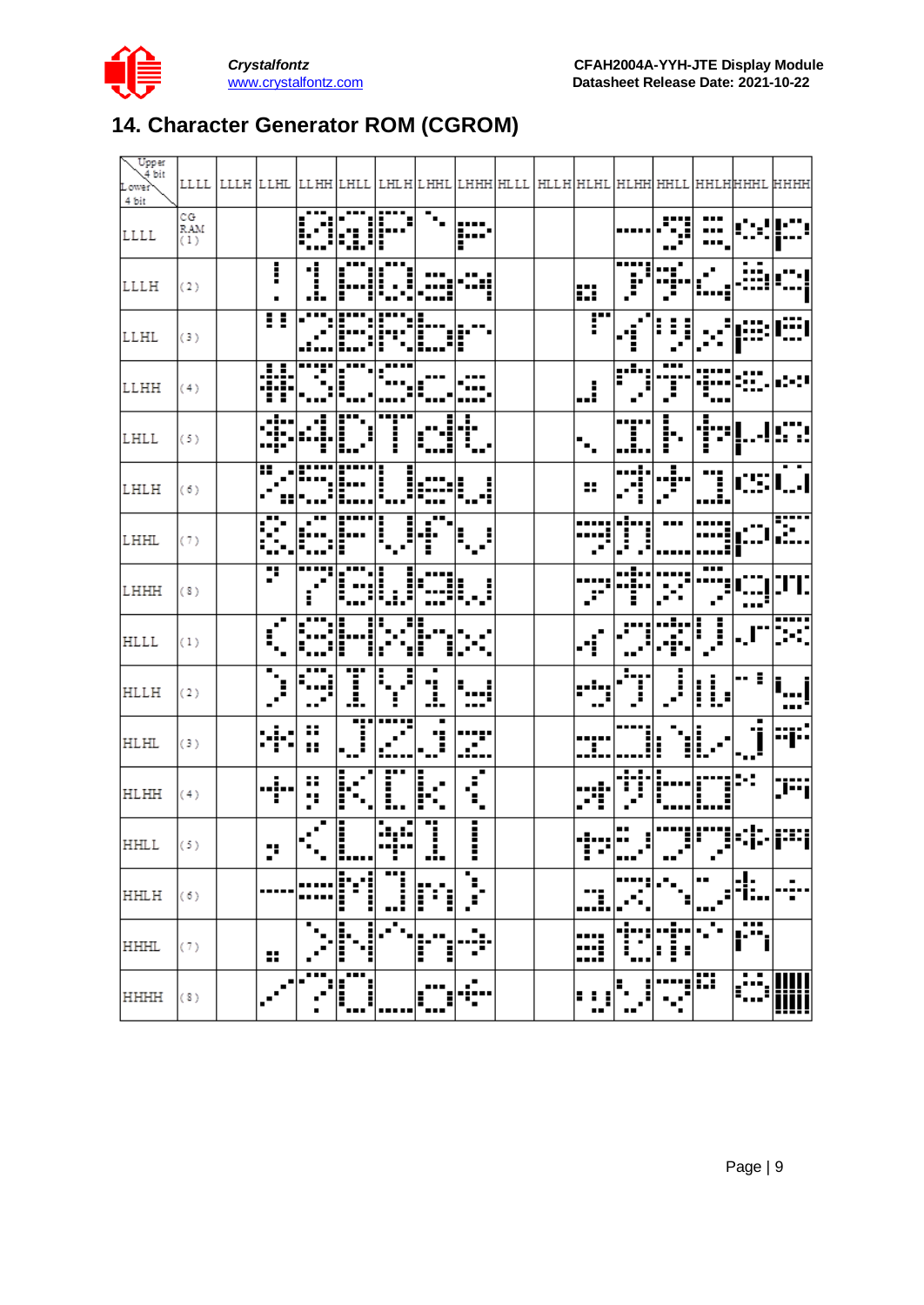

## <span id="page-9-0"></span>**15. LCD Module Precautions**

The precautions below should be followed when using LCD modules to help ensure personal safety, module performance, and compliance of environmental regulations.

### **15.1. Modules**

- Avoid applying excessive shocks to module or making any alterations or modifications to it.
- Do not make extra holes on the printed circuit board, modify its shape or change the components of LCD display module.
- Do not disassemble the LCD display module.
- Do not operate the LCD display module above the absolute maximum rating.
- Do not drop, bend or twist the LCD display module.
- Soldering: only to the I/O terminals.
- Store in an anti-static electricity container and clean environment.
- It is common to use the "screen saver" to extend the lifetime of the LCD display module.
	- o Do not use the fixed information for long periods of time in real application.
	- o Do not use fixed information in LCD panel for long periods of time to extend "screen burn" effect time.
- Crystalfontz has the right to change the passive components, including R3, R6 & backlight adjust resistors. (Resistors, capacitors and other passive components will have different appearance and color caused by the different supplier.)
- Crystalfontz have the right to change the PCB Rev. (In order to satisfy the supplying stability, management optimization and the best product performance, etc., under the premise of not affecting the electrical characteristics and external dimensions, Crystalfontz has the right to modify the version.).

### **15.2. Handling Precautions**

- Since the display panel is made of glass, do not apply mechanical impacts such as dropping from a high position.
- If the display panel is accidently broken, and the internal organic substance leaks out, be careful not to inhale or touch the organic substance.
- If pressure is applied to the display surface or its neighborhood of the LCD display module, the cell structure may be damaged, so be careful not to apply pressure to these sections.
- The polarizer covering the surface of the LCD display module is soft and can be easily scratched. Please be careful when handling the LCD display module.
- Clean the surface of the polarizer covering the LCD display module if it becomes soiled using following adhesion tape.
	- o Scotch Mending Tape No. 810 or an equivalent
	- o Never breathe the soiled surface or wipe the surface using a cloth containing solvent such as ethyl alcohol, since the surface of the polarizer will become cloudy.
	- o The following liquids/solvents may spoil the polarizer:
		- Water
		- **Ketone**
		- Aromatic Solvents
- Hold the LCD display module very carefully when placing the LCD display module into the system housing.
- Do not apply excessive stress or pressure to the LCD display module. And, do not over bend the film with electrode pattern layouts. These stresses will influence the display performance. Also, be sure to secure the sufficient rigidity for the outer cases.

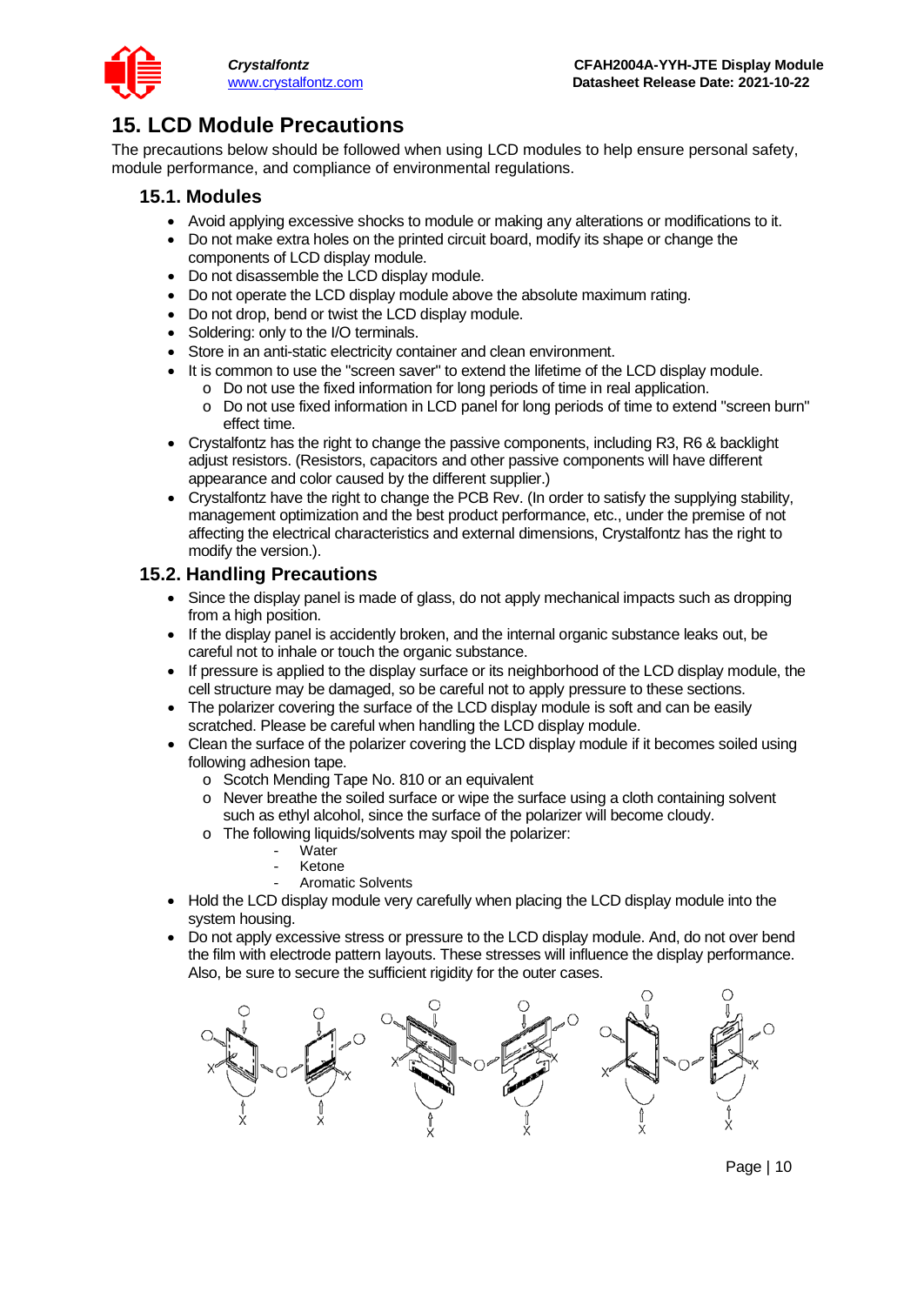

- Do not apply stress to the LSI chips and the surrounding molded sections.
- Do not disassemble or modify the LCD display module.
- Do not apply input signals while the logic power is off.
- Pay sufficient attention to the working environments when handing the LCD display module to prevent occurrence of element breakage accidents by static electricity.
	- o Be sure to make human body grounding when handling LCD display modules.
	- o Be sure to ground tools to use for assembly such as soldering irons.
	- o To suppress generation of static electricity, avoid carrying out assembly work under dry environments.
	- o Protective film is being applied to the surface of the display panel of the LCD display module. Be careful since static electricity may be generated when exfoliating the protective film.
- Protection film is being applied to the surface of the display panel and removes the protection film before assembling it. At this time, if the LCD display module has been stored for a long period of time, residue adhesive material of the protection film may remain on the surface of the display panel after the film has been removed. In such a case, remove the residue material by the method discussed above.
- If electric current is applied when the LCD display module is being dewed or when it is placed under high humidity environments, the electrodes may become corroded. If this happens proceed with caution when handling the LCD display module.

#### **15.3. Storage Precautions**

- When storing the LCD display modules put them in static electricity preventive bags to avoid exposure to direct sunlight and fluorescent lamps. Also avoid high temperature and high humidity environments and low temperatures (less than 0°C) environments. (We recommend you store these modules in the packaged state when they were shipped from Crystalfontz). Be careful not to let water drops adhere to the packages or bags, and do not let dew gather on them.
- If electric current is applied when water drops are adhering to the surface of the LCD display module the LCD display module may have become dewed. If a dewed LCD display module is placed under high humidity environments it may cause the electrodes to become corroded. If this happens proceed with caution when handling the LCD display module.

#### **15.4. Designing Precautions**

- The absolute maximum ratings are the ratings that cannot be exceeded for LCD display module. If these values are exceeded, panel damage may happen.
- To prevent occurrence of malfunctioning by noise pay attention to satisfy the V<sub>IL</sub> and V<sub>IH</sub> specifications and, at the same time, to make the signal line cable as short as possible.
- We recommend that you install excess current preventive unit (fuses, etc.) to the power circuit (V<sub>DD</sub>). (Recommend value: 0.5A)
- Pay sufficient attention to avoid occurrence of mutual noise interference with the neighboring devices.
- As for EMI, take necessary measures on the equipment side.
- When fastening the LCD display module, fasten the external plastic housing section.
- If the power supply to the LCD display module is forcibly shut down, by such errors as taking out the main battery while the LCD display panel is in operation, we cannot guarantee the quality of this LCD display module.
	- o Connection (contact) to any other potential than the above may lead to rupture of the IC.

#### **15.5. Disposing Precautions**

• Request the qualified companies to handle the industrial wastes when disposing of the LCD display modules. Or, when burning them, be sure to observe the environmental and hygienic laws and regulations.

#### **15.6. Other Precautions**

- When an LCD display module is operated for a long period of time with a fixed pattern, the fixed pattern may remain as an after image or a slight contrast deviation may occur.
	- o If the operation is interrupted and left unused for a while, normal state can be restored.
	- o This will not cause a problem in the reliability of the module.